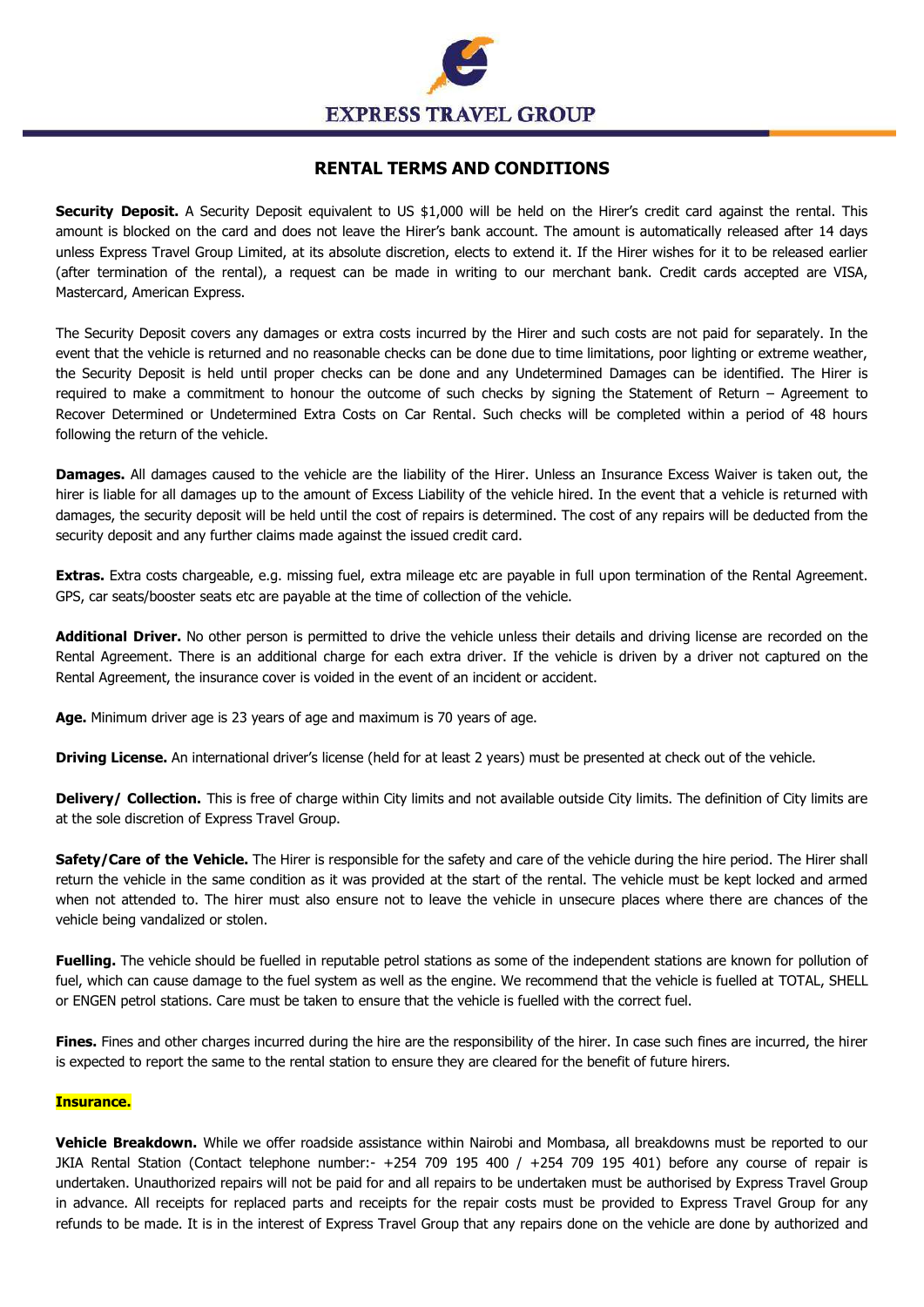

### qualified workshops.

**Accidents and Other Emergencies.** For any accident to be referred to the insurer, and for it to be claimed under the vehicle's insurance cover, it MUST be accompanied by a police report. It is therefore mandatory that any accidents and incidences that cause substantial damage to the vehicle be reported to the police and an official police report obtained. Discretion can be employed in the handling of small and minor incidences. Express Travel Group strongly recommends that all incidences and accidents be reported immediately to the relevant Rental Station for us to advise on the best way forward.

**Extension of Hire.** In the event that the hirer wishes to extend the number of days hired, we recommend that the same is done with the original booking agent in order that the same rate may apply. Extension can also be done with the relevant Rental Station, in which case the local published rate will apply. Day one of the rate applicable will be the first day of the extended period. The previous days that the car was on hire will not apply to the rate of extension.

# **One-Way Rentals.**

- a) Domestic this is available between Nairobi and Mombasa
- b) International not available

**Other Services.** Child/Infant car seat, Navigation system are available on request. Additional charges apply.